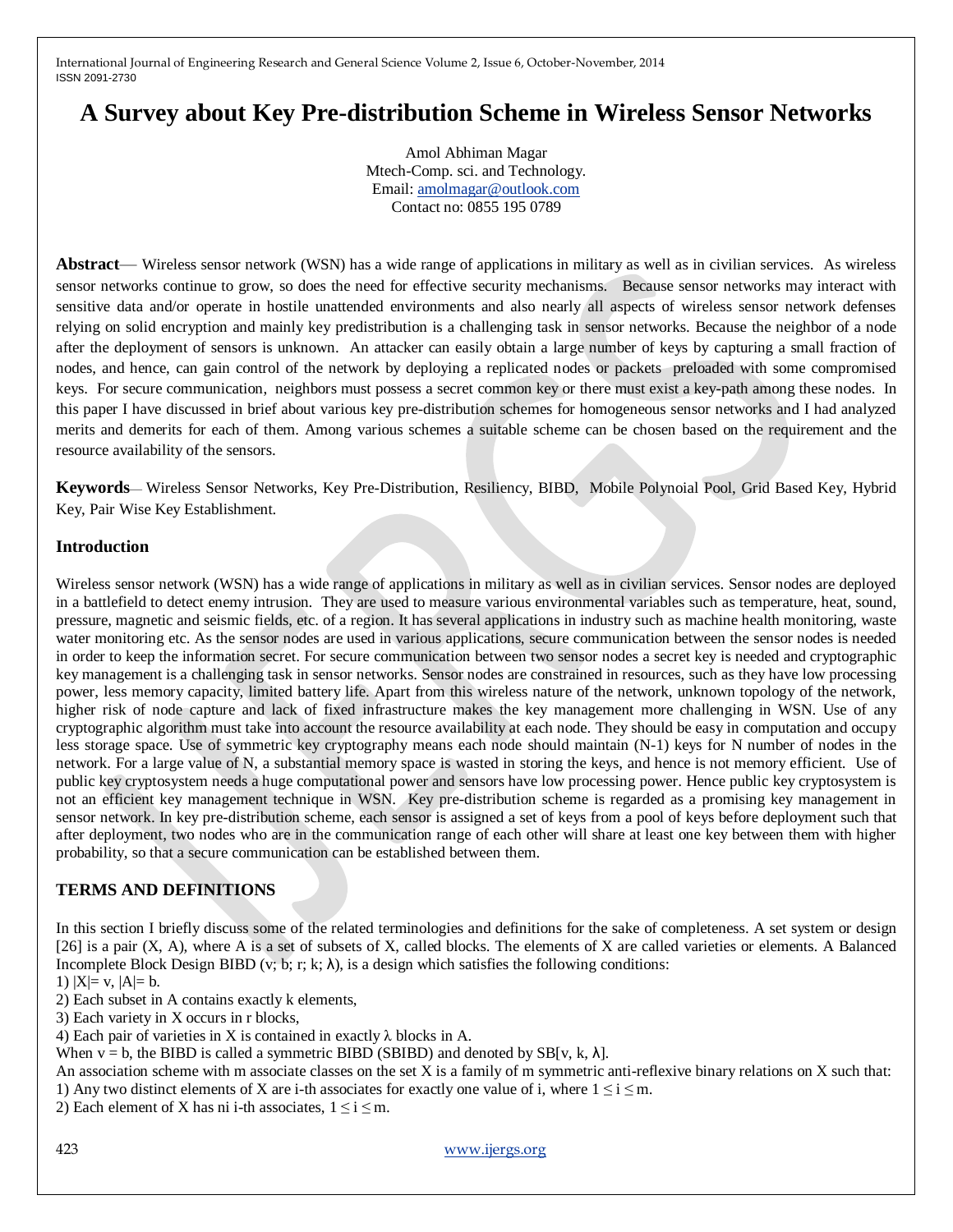3) for each i,  $1 \le i \le m$ , if x and y are i-th associates, then there are pi jl elements of X which are both j-th associates of x and l-th associates of y. The numbers v, ni  $(1 \le i \le m)$  and  $p^i$  jl  $(1 \le i; j; l \le m)$  are called the parameters of the association scheme.

A partially balanced incomplete block design with m associate classes, denoted by PBIBD (m) is a design on a v-set X, with b blocks each of size k and with each element of X being repeated r times, such that if there is an association scheme with m classes defined on X where, two elements x and y are i-th  $(1 \le i \le m)$  associates, then they occur together in  $\lambda$ i blocks. We denote such a design by PB[k;  $λ1; λ2; \ldots; \lambda m; v$ ].

Let X be a set of varieties such that

 $X = \bigcup_{i=1}^{m} Gi, |Gi| = n$  for  $1 \le I \le m$ ,  $Gi \cap Gj = \emptyset$  for  $i \ne j$ 

The Gi s are called groups and an association scheme defined on X is said to be group divisible if the varieties in the same group are first associates and those in different groups are second associates.

A transversal design TD (k,  $\lambda$ ;r), with k groups of size r and index  $\lambda$ , is a triple (X, G, A) where,

1) X is a set of kr elements (varieties).

2)  $G = (G1, G2, Gk)$  is a family of k sets (each of size r) which form a partition of X.

3) A is a family of k-sets (or blocks) of varieties such that each k-set in A intersects each group Gi in precisely one variety, and any pair of varieties which belong to different groups occur together in precisely  $\lambda$  blocks in A.

# **KEY PRE-DISTRIBUTION SCHEMES**

All the key pre-distribution schemes can be divided into three according to the way of choosing keys for each node from the key pool. They are :

1) Probabilistic: Keys are drawn randomly and placed into the sensors.

2) Deterministic: Keys are drawn based on some definite pattern.

3) Hybrid: Makes use of both the above techniques.

To discuss about the schemes in a better way we have divided them into some parts and we have discussed below about each part in respective subsections.

# **A. Basic schemes**

First I'll discuss about two basic schemes which though were not meant for WSN, have been used in context of WSN. Those two schemes are Blom's scheme and Blundo et al's scheme.

Blom [1] proposed a key pre-distribution scheme that allows any two nodes of a group to find a pair wise key. The security parameter of the scheme is c, i.e., as long as no more than c nodes are compromised, and the network is perfectly secure. They have used one public matrix and one secret symmetric matrix to construct this scheme. Each node will have the share of those matrix such that any two nodes can calculate a common key between them without knowing each other's secret matrix share. The problem with this scheme is that if more than c numbers of nodes are compromised, the whole network will be compromised.

In the scheme proposed by Blundo, Santis, Herzberg, Kutten, Vaccaro, Yung [2], they used a symmetric bivariate polynomial over some finite field GF(q). Symmetric bivariate polynomial is a polynomial  $P(x, y) \in GF(q)[x, y]$  with the property that P (i, j) = P (i, i) for all i,  $j \in GF$  (q). A node with ID Ui stores a share in P, which is an univariate polynomial  $f_i(y) = P(i, y)$ . In order to communicate with node Uj, it computes the common key Kij =  $f_i$  (j) =  $f_j$ (i); this process enables any two nodes to share a common key. If P has degree t, then each share consists of a degree t univariate polynomial; each node must then store the  $t + 1$  coefficients of this polynomial. So, each node requires space for storing  $t + 1$  keys. If an adversary captures s nodes, where  $s \le t$ , then it cannot get any information about keys established between uncompromised nodes. However, if it captures  $t + 1$  or more nodes then all the keys of the network can be captured.

Eschenauer and Gligor first proposed a random key predistribution scheme [12] for WSN. They divided the key predistribution mechanism into three steps: key pre-distribution, shared-key discovery and path-key establishment. In this approach, a key ring for a node containing some fixed number of keys are chosen randomly without replacement from a key pool of large number of keys. Each node is assigned a key ring. The key identifiers of a key ring and corresponding sensor identifiers are stored in a trusted controller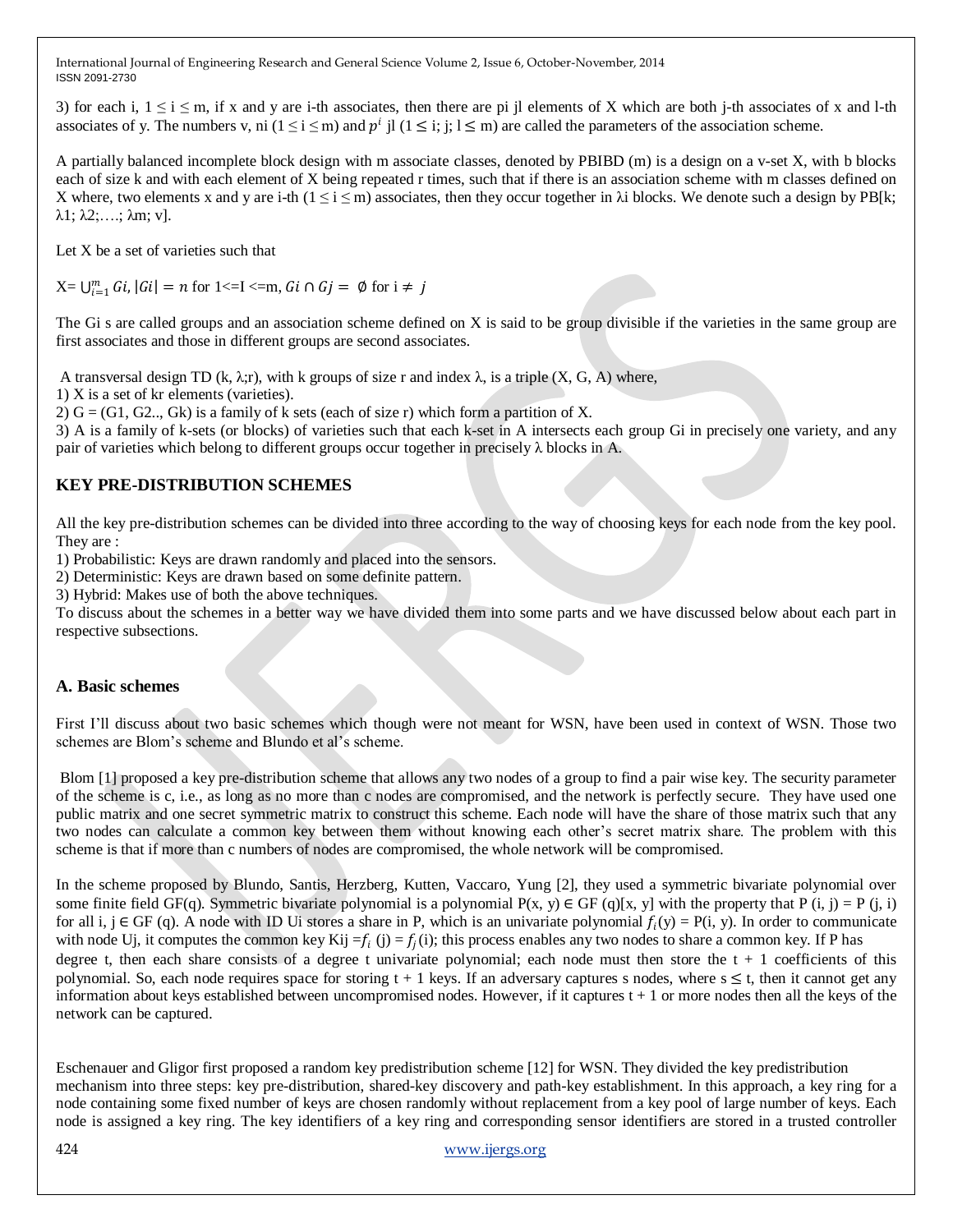node. Now a shared key may not exist between two nodes. In that case, if there exists a path of nodes sharing keys pairwise between those two nodes, they may communicate via that path. They have also shown that for a network of 10000 nodes, a key ring containing 250 keys is enough for almost full connectivity. When sensor nodes are compromised, key revocation is needed. For this a controller node broadcasts a revocation message containing the list of identifiers of keys which have been compromised and all the nodes after getting the message removes the compromised keys from the key ring. The main advantages of this scheme are that the scheme is flexible, scalable, efficient and easy to implement. However, the main disadvantages are that it cannot be used in regions which are prone to massive node capture attack.

Chan Perrig and Song [8] modified Eschenauer and Gligor scheme. According to their q-composite scheme two nodes must share atleast q number of keys to have a secure path between them. The path key will be formed by the hash of all the common keys. Though for small number of node capture, resiliency was improved, the resiliency was affected drastically as number of captured nodes increases.

# **B. Random pair wise scheme**

In the random pairwise scheme, proposed by Chan, Perrig and Song [8], they have proposed that in a network of size N and minimum connection probability of two nodes is p, each node will store k number of keys where  $k = N^* p$ . The key pre-distribution, shared key discovery and path key establishment is done as in [12]. Node revocation for compromised nodes are done by voting of all the nodes in the network with a suitable threshold parameter. But the disadvantage of this scheme is that it is not scalable and choosing the threshold value for node revocation is very important as it can lead to other problems.

The pairwise key scheme of Liu and Ning [15] is based on the polynomial pool based key pre-distribution by Blundo et al [2]. They have shown the calculation for the probability that two nodes share a common key. They have also shown the probability that a key is compromised. Later it was extended in [16] where they modified the scheme into a hypercube based key pre-distribution. Zhu, Xu, Setia and Jajodia [25] also proposed a random pairwise scheme based on probabilistic key sharing where two nodes can establish shared keys without the help of an online KDC and only knowing each other's key id. Communication overhead in this scheme is very low. But if any node in the path is compromised then the key establishment process has to be restarted.

# **C. Grid-based key pre-distribution schemes**

Chan and Perrig was the first to propose a grid based key pre-distribution scheme where they place all the nodes of a network in a square grid. The scheme was named as PIKE scheme [7]. In that scheme, each node will have a secret pairwise key with the nodes which lie in the same row or same column. So for a network of size N, each node has to store  $2(\sqrt{N} - 1)$  number of keys. If two nodes do not have any shared key, they will have exactly two intermediate nodes having shared key with both the nodes. Here any node can act as an intermediatory. Hence, it reduces the battery drainage of the nodes near base station who have to serve as intermediatory most of the time in other schemes. But the main disadvantage of this scheme is that it has high communication overhead. Because large number of key pairs will not have common key between them, path-key establishment will be very much time consuming.

In [20], Kalindi et. al. modified the PIKE scheme. They placed the nodes as well as the keys in a grid and divide the grid into some sub-grids. A node will have all the keys in its key chain which lie in its same row or column and which are in its same or neighboring sub-grids. Key needed to store in each node can be much less than [7] if number of subgrids are more. It will increase the resiliency but decrease the connectivity. The reverse will happen if number of sub-grids is lesser. Nodes belonging to the same sub-grid and in same row or same column share more keys. But they are not allowed to use all the common keys because capturing of one node of a row or column will reveal all the keys of that row and column.

Sadi, Kim and Park [21] proposed another grid based random scheme based on bivariate polynomials. In this scheme, they will first arrange the nodes into a m  $\times$  m square grid. After that some  $2m\omega$  bivariate polynomials will be generated and they will be divided into some group such that each row and each column will be assigned one group of polynomials. A node then will select some  $2\tau$ number of polynomials from its row polynomial group and column polynomial group. If two nodes are in same row or in same column, they use a challenge response protocol to find whether they are sharing a common polynomial. If they a shared polynomial, they can setup a shared key. Otherwise they will have to go for path key establishment and they will have to find two other intermediate nodes such that a path can be established. In this case also the communication overhead is high.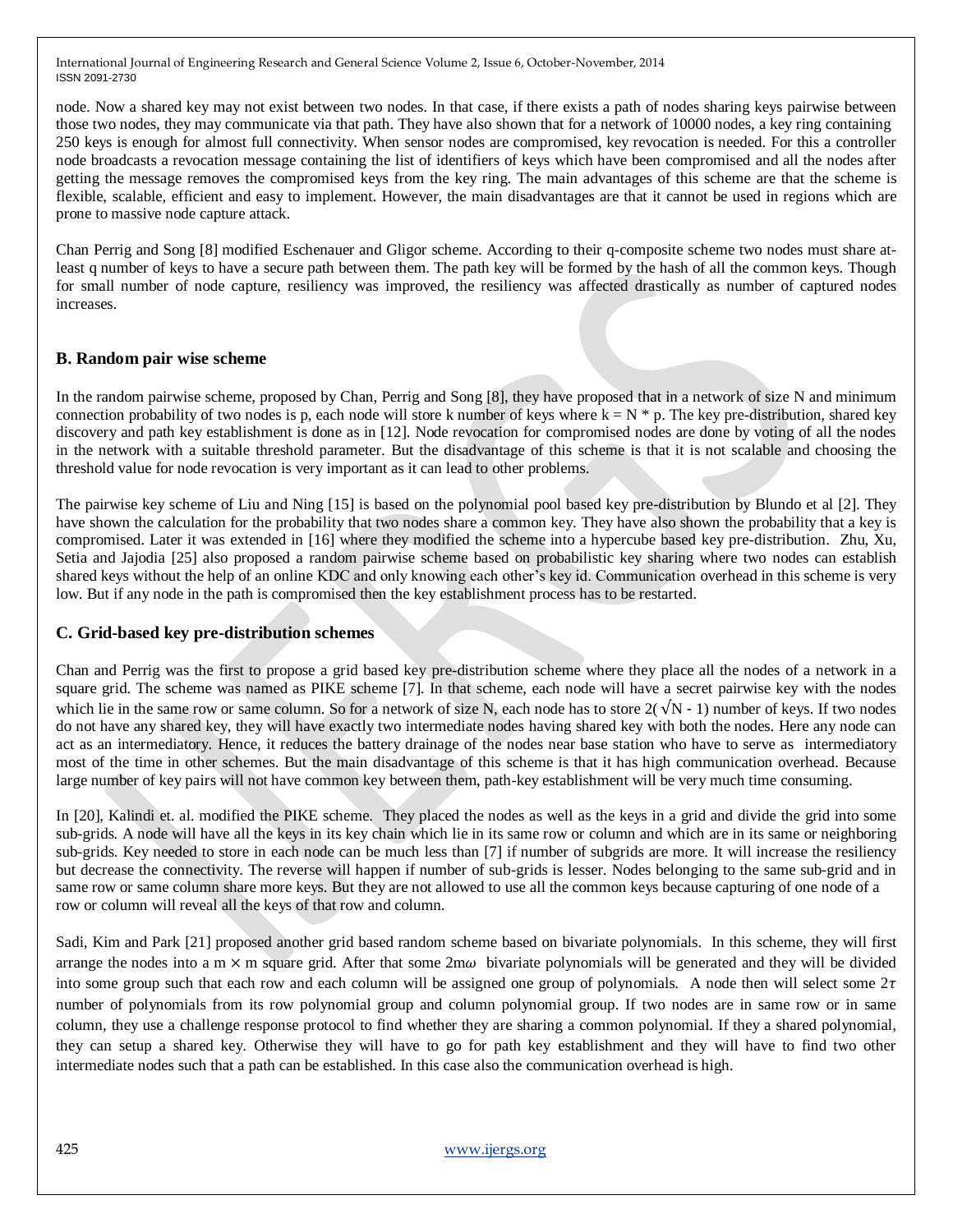# **D. Group based key pre-distribution**

Liu, Ning and Du observed that sensor nodes in the same group are usually close to each other and they proposed a group based key pre-distribution scheme without using deployment knowledge [17], [16]. They divide the nodes of a network into groups and then form cross groups taking exactly one sensor node from each group such that there will not be any common node between any two cross groups. They presented two instantiations of pre-distribution. In the first one, hash function was used. Two nodes will share a common key if they are in same group or in same cross group. If the number nodes in the network are N and they are divided into n groups each containing m nodes,  $N = n \times m$  and each node need to store (m+n) /2 keys. In the second method, they used symmetric bivariate polynomials and assign a unique polynomial to each group and cross group. Every node will have share of the polynomials corresponding to their groups and cross groups. The advantages of this scheme are that it does not do not use deployment knowledge and give resiliency and connectivity similar to the deployment knowledge based schemes. The polynomial based schemes can be made scalable. The framework can be used to improve any existing predistribution schemes. The disadvantages of this scheme is that the probability of secure communication between cross-group neighbors is very less. The scheme is not suitable for networks which have small group size.

To overcome the problems of Liu et al's scheme [16], Martin Paterson and Stinson [19] proposed a group based design using resolvable transversal designs. To increase the cross group connectivity, they proposed that each node is contained in m cross groups rather than one. Though some additional storage is required. They did not give any algorithm for the construction of such designs.

# **E. Key pre-distribution using combinatorial structures**

In the schemes which use combinatorial structures, one of their greatest advantages is that almost all of them have efficient shared key discovery algorithm with which easily two nodes can find their common key. Camtepe and Yener were the first to use combinatorial structures in key predistribution [4], [3]. They have used projective planes and generalized quadrangles. A finite projective plane PG(2, q) (where q is a prime power) is same as the symmetric BIBD, BIBD  $(q2+q+1, q2+q+1, q+1, q+1, 1)$ . So,  $q2+q+1$  number

of nodes can be accommodated in the network each node having  $q + 1$  number of keys. It ensures 100% connectivity. But the resiliency was very poor. So they used generalized quadrangles, GQ(s,t) where s and t are the two parameters of GQ. Three designs were used : GQ(q,q) was constructed from PG(4,q), GQ(q, $q^2$ ) was constructed from PG (5,q), GQ ( $q^2$ , $q^3$ ) was constructed from PG(4, q2). Camtepe and Yener have mapped these GQs in key pre-distribution [4], [3] like this:

 $v =$  number of keys = (s + 1) (st + 1), b = number of nodes = (t + 1) (st + 1), r = number of keys in each node = (s + 1), and k = key chains that a key is in  $= (t + 1)$  for all the three GQs, these parameters are given in Table - 1. Here q is taken as any prime or prime power.

#### TABLE I

VARIOUS GENERALIZED QUADRANGLES USED BY CAMTEPE YENER AND THEIR DIFFERENT PARAMETERS

| Design              |  |                           |                                               |           |       |
|---------------------|--|---------------------------|-----------------------------------------------|-----------|-------|
| $\mathbf{GQ}(q, q)$ |  |                           | $(q + 1)(q^2 + 1)$ $(q + 1)(q^2 + 1)$ $q + 1$ |           | $q+1$ |
|                     |  | $(q + 1)(q^3)$<br>$+1)$   | $1)(q^3$<br>$+$                               | $q + 1$   |       |
| $UQ(q^2, q^3)$      |  | $(q^2 + 1)(q^3)$<br>$+1)$ | $(q^{3} + 1)(q^{3} + )$                       | $q^2 + 1$ |       |

Probability that two node will share a common key in these GQs are t  $(s+1) / [ (t+1)(st+1) ]$ . Though GQs do not give 100% connection probability, resiliency is much better than projective planes.

Lee and Stinson [13] formalized the definitions of key predistribution schemes using set systems. They introduced the idea of common intersection designs [23]. They used block graphs for sensors and according to them; every pair of nodes can be connected by maximum of 2-hop path. They have shown that  $(v, b, r, k)$ -1 design or the  $(v, b, r, k)$  configuration have regular block graphs with vertex degrees maximized. So, connectivity will be largest in this case. So, they have used (v, b, r, k) configuration. In a (v, b, r,k) configuration having  $b-1 = k(r-1)$ , all the nodes are connected to each other and it's same as projective planes. But for large network, the keychain

in each node will be large. So, they introduced  $\mu$ - common intersection design. In that if two node's key chain, Ai and Aj are disjoint, then there will be at least  $\mu$  number of nodes, Ah who has common keys with both Ai and Aj . So,  $|AheA : Ai \cap Ah \neq \emptyset| \geq \mu$ . They have also used transversal design for key pre-distribution [13]. They have shown that for a prime number p and a integer k such that 2  $\leq k \leq p$ , there exists a transversal design TD (k, p). In that design,  $p^2$  number of nodes can be arranged with k keys in each node in such a way that ( i , j)th node will have the keys  $(x, x_i + j \mod p) : 0 \le x \le k$ . for  $0 \le i \le p-1$  and  $0 \le j \le p-1$ . If two nodes want to find common keys between them they just need to exchange their node identifiers and the shared key algorithm complexity is O(1).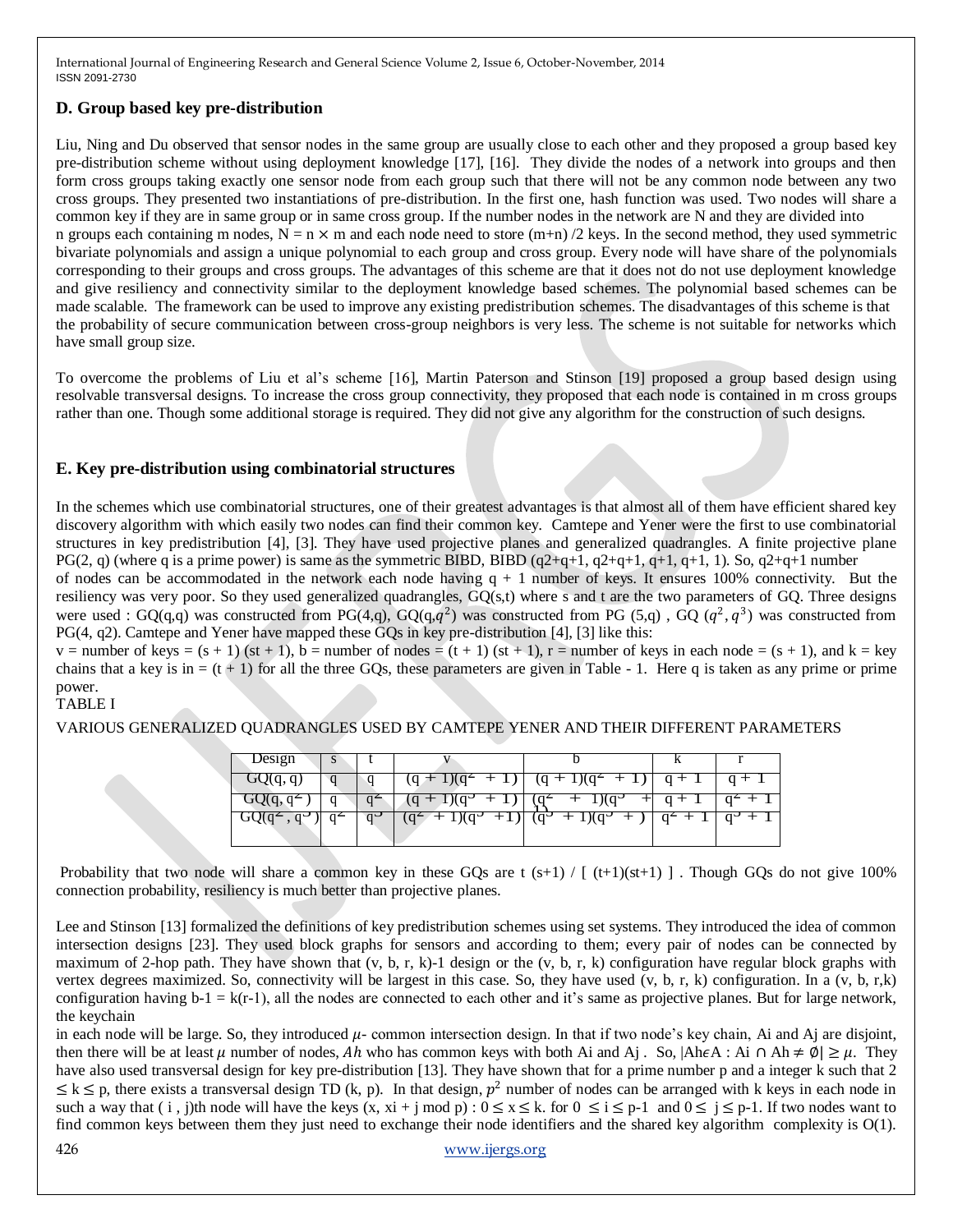The communication overhead is  $O(\log p) = O(\log \sqrt{N})$  where N is the size of the network. They also gave the estimate of probability of sharing a common key between two nodes and it is  $p1 = k(r-1) / (b-1)$  where k is the keys per node, r is the number of nodes a key is in and b is the total number of nodes in the network. The estimate for resiliency for s node capture is Fail = 1 - (1 –( $r - 2$ ) / ( $b - 2$ ) )<sup>s</sup>. A multiple space has also been presented by Lee and Stinson in [14].

Chakrabarti, Maitra and Roy [5], [6] proposed a hybrid key pre-distribution scheme by merging the blocks in combinatorial designs. They considered Lee and Stinson construction and randomly selected some fixed number of blocks and merged them to form key chains. Though their proposed scheme increased the number of keys per node, it improved the resiliency than Lee and Stinson's Scheme [13].

Simonova, Ling and Wang discuss a homogeneous scheme in [22]. According to them, each grid in the network will have a disjoint key pool. Nodes from the same grid will communicate via this. There will another key pool called deployment key pool which will be constructed from neighboring key pools. Nodes from two neighboring grid can communicate via keys of the deployment key pool. Zhou, Ni and Ravishankar was first to propose a key pre-distribution scheme in [24] where sensors are mobile.

Eschenauer and Gilgor [10] proposed a probabilistic key predistribution scheme to bootstrap the initial trust between the sensor nodes. The main idea was to let each sensor node randomly pick a set of keys from a key pool (mobile polynoial pool) before deployment, so that any two sensor nodes had a certain probability of sharing at least one common key. Chan et al. [9] further extended this idea and developed two key predistribution schemes: the q-composite key predistribution scheme and the random pair wise keys scheme. The q-composite key predistribution scheme also used a key pool, but required two sensor nodes to compute a pair wise key from at least q predistributed keys that they shared. The random pair wise keys scheme randomly picked pairs of sensor nodes and assigned each pair a unique random key. Both schemes improved the security over the basic probabilistic key predistribution scheme.

#### **ACKNOWLEDGMENT**

This paper could not be written to its fullest without prof. B.S.Sonawane, who is my guide, as well as one who challenged and encouraged me throughout my time spent studying under him. He would have never accepted anything less than my best efforts, and for that, I thank him.

# **CONCLUSION**

I have seen that, between all above schemes most of the probabilistic schemes are scalable in nature while deterministic schemes are not scalable. But advantage of deterministic schemes is, they are simpler in terms of computation and also better in terms of resilliency and connectivity because of its certainty. Schemes using combinational structures are good in terms of resiliency. The basic schemes of Blom or Blundo et al have a good trade-off between storage and security. Mainly in the key management number of schemes are found because they have been researched by various reserchers, they all have some advantages as well as some disadvantages. So the scheme which satisfies both requirements and resources only that scheme we should implement. Security should be a big priority in military services than in civilian application of wireless sensor network. Moreover there are lots of opportunities in this area so that constrained resources of wireless sensor network can be effectively utilized.

#### **REFERENCES:**

[1] Rolf Blom. An optimal class of symmetric key generation systems. In EUROCRYPT, pages 335–338, 1984.

[2] Carlo Blundo, Alfredo De Santis, Amir Herzberg, Shay Kutten, Ugo Vaccaro, and Moti Yung. Perfectly-secure key distribution for dynamic conferences. In CRYPTO, pages 471–486, 1992.

[3] Seyit A. C¸ amtepe and B¨ulent Yener. Combinatorial design of key distribution mechanisms for wireless sensor networks. IEEE/ACM Trans. Netw., 15(2):346–358, 2007.

[4] Seyit Ahmet C¸ amtepe and B¨ulent Yener. Combinatorial design of key distribution mechanisms for wireless sensor networks. In ESORICS, pages 293–308, 2004.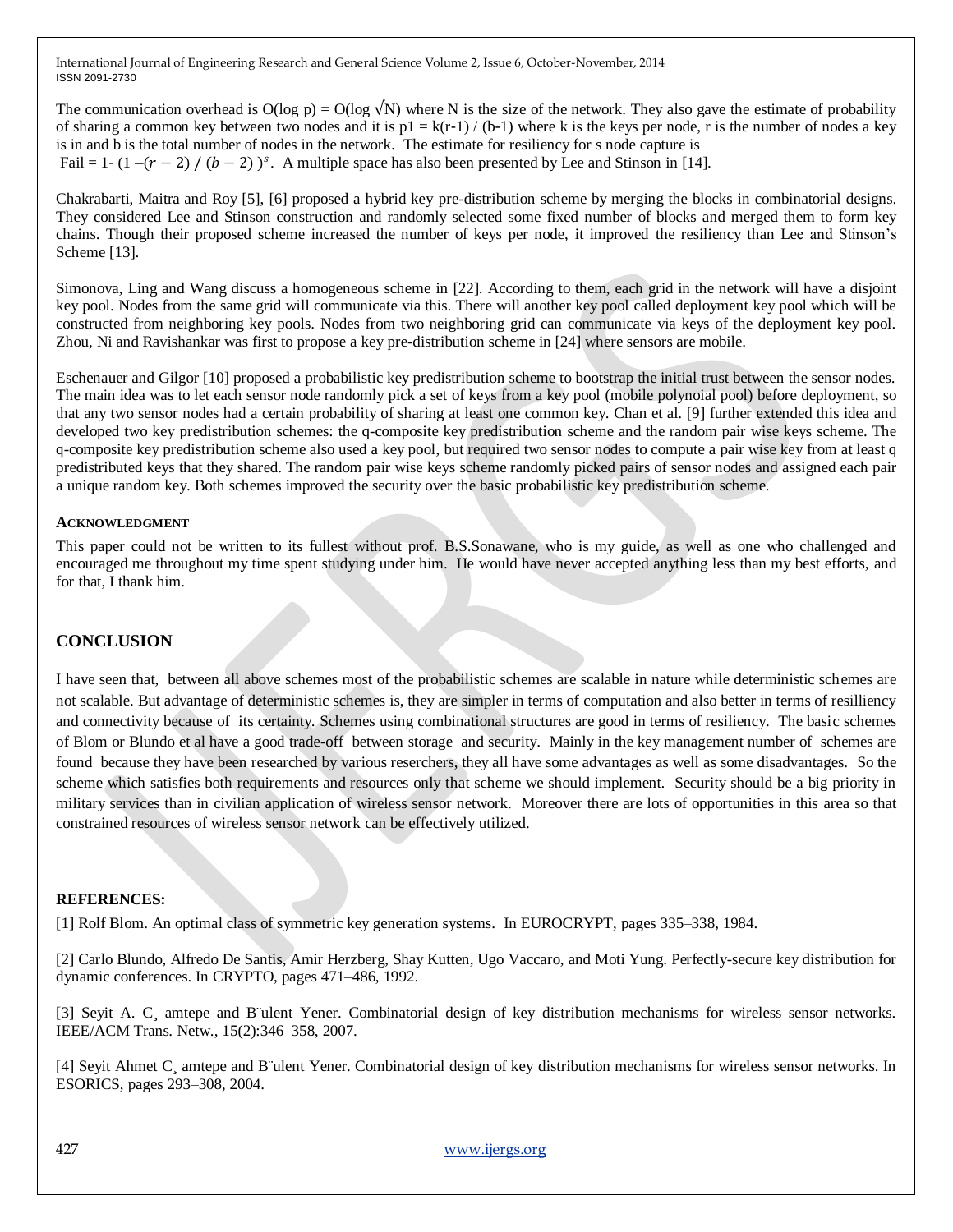[5] Dibyendu Chakrabarti, Subhamoy Maitra, and Bimal K. Roy. A key pre-distribution scheme for wireless sensor networks: Merging blocks in combinatorial design. In ISC, pages 89–103, 2005.

[6] Dibyendu Chakrabarti, Subhamoy Maitra, and Bimal K. Roy. A key pre-distribution scheme for wireless sensor networks: merging blocks in combinatorial design. Int. J. Inf. Sec., 5(2):105–114, 2006.

[7] Haowen Chan and Adrian Perrig. Pike: peer intermediaries for key establishment in sensor networks. In INFOCOM, pages 524– 535, 2005.

[8] Haowen Chan, Adrian Perrig, and Dawn Song. Random key predistribution schemes for sensor networks. In SP '03: Proceedings of the 2003 IEEE Symposium on Security and Privacy, page 197, Washington, DC, USA, 2003. IEEE Computer Society.

[9] H. Chan, A. Perrig, and D. Song, "Random Key Pre-Distribution Schemes for Sensor Networks," Proc. IEEE Symp. Research in Security and Privacy, 2003.

[10] Wenliang Du, Jing Deng, Yunghsiang S. Han, and Pramod K. Varshney. A key predistribution scheme for sensor networks using deployment knowledge. IEEE Trans. Dependable Sec. Comput., 3(1):62–77, 2006.

[11] Wenliang Du, Jing Deng, Yunghsiang S. Han, Pramod K. Varshney, Jonathan Katz, and Aram Khalili. A pair wise key predistribution scheme for wireless sensor networks. ACM Trans. Inf. Syst. Secur., 8(2):228–258, 2005.

[12] Laurent Eschenauer and Virgil D. Gligor. A key-management scheme for distributed sensor networks. In CCS '02: Proceedings of the 9<sup>th</sup> ACM conference on Computer and communications security, pages  $41-47$ , New York, NY, USA, 2002. ACM.

[13] Jooyoung Lee; D.R. Stinson. A combinatorial approach to key predistribution for distributed sensor networks,. Wireless Communications and Networking Conference, 2:1200–1205, 13-17 March 2005.

[14] Jooyoung Lee and Douglas R. Stinson. On the construction of practical key predistribution schemes for distributed sensor networks using combinatorial designs. ACM Trans. Inf. Syst. Secur., 11(2), 2008

[15] Donggang Liu and Peng Ning. Establishing pairwise keys in distributed sensor networks. In ACM Conference on Computer and Communications Security, pages 52–61, 2003.

[16] Donggang Liu, Peng Ning, and Wenliang Du. Group-based key predistribution in wireless sensor networks. In Workshop on Wireless Security, pages 11–20, 2005.

[17] Donggang Liu, Peng Ning, and Wenliang Du. Group-based key predistribution for wireless sensor networks. TOSN, 4(2), 2008.

[18] Donggang Liu, Peng Ning, and Rongfang Li. Establishing pairwise keys in distributed sensor networks. ACM Trans. Inf. Syst. Secur., 8(1):41–77, 2005.

[19] Keith M. Martin, Maura B. Paterson, and Douglas R. Stinson. Key predistribution for homogeneous wireless sensor networks with group deployment of nodes, 2008.

[20] R. Kannan S.S. Iyengar R. Kalidindi and A. Durresi. Sub-grid based key vector assignment: A key pre-distribution scheme for distributed sensor networks. Journal of Pervasive Computing and Communications, 2(1):35–43, 2006.

[21] Mohammed Golam Sadi, Dong Seong Kim, and Jong Sou Park. Gbr: Grid based random key predistribution for wireless sensor network. In ICPADS (2), pages 310–315, 2005.

[22] Katerina Simonova, Alan C. H. Ling, and Xiaoyang Sean Wang. Location-aware key predistribution scheme for wide area wireless sensor networks. In SASN, pages 157–168, 2006.

428 [www.ijergs.org](http://www.ijergs.org/)